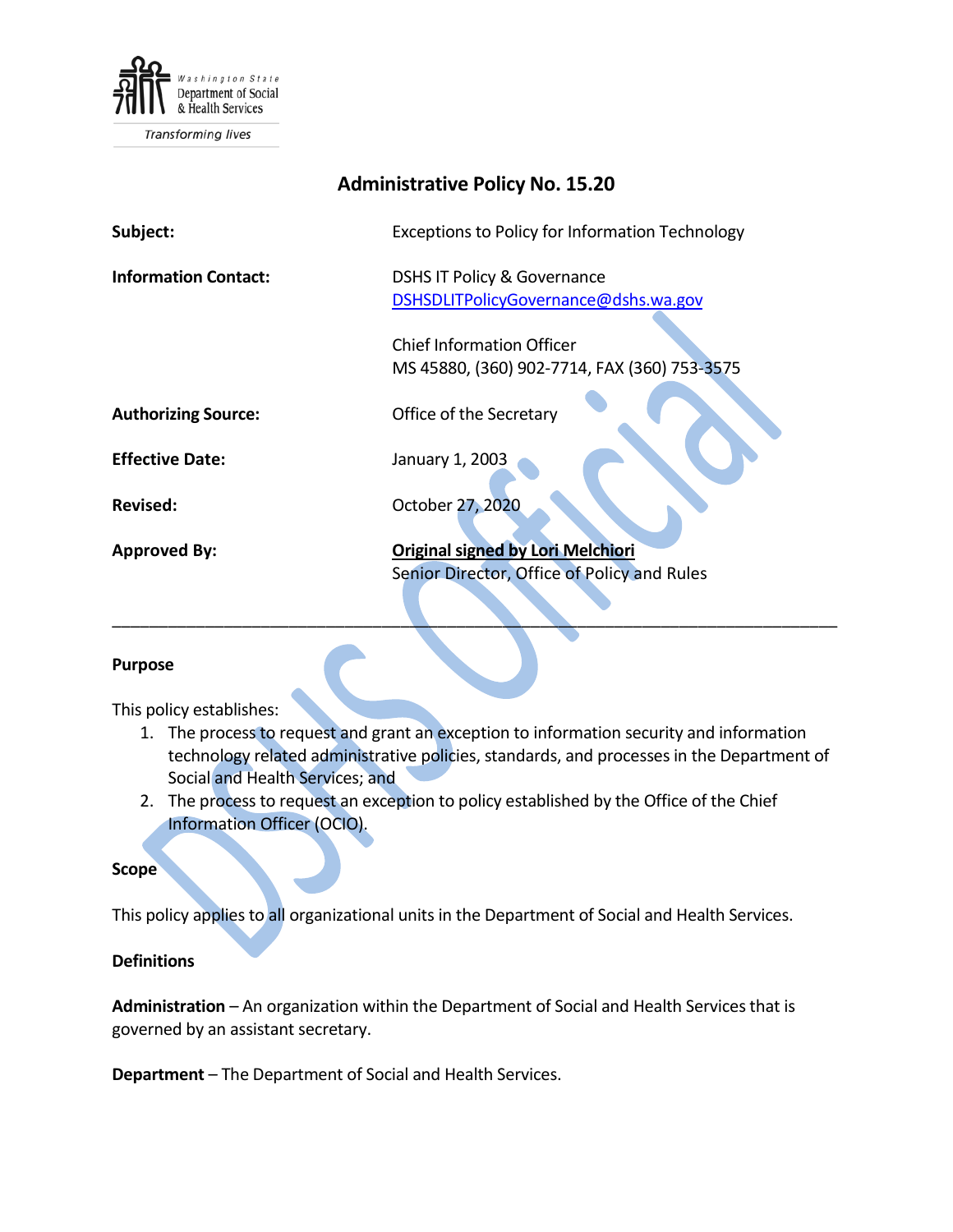Administrative Policy No. 15.20 October 27, 2020 Page 2

**DSHS chief information officer** (CIO) – The individual in the DSHS enterprise technology division with executive authority who serves as the department's principal advisor on the effective application of information technology to meet business needs.

**DSHS secretary** – The highest-ranking DSHS executive and chair of the DSHS cabinet. Serves as the final escalation point for decisions that cannot be resolved at the cabinet level, and is responsible for final decisions.

**Office of the Chief Information Officer (OCIO)** – The OCIO sets information technology (IT) policy and direction for the state of Washington. The state CIO is a member of the governor's executive cabinet and advisor to the governor on technology issues.

# **Policy Requirements**

The secretary delegates authority to grant exceptions to DSHS information security and information technology policies, standards, and processes to the DSHS chief information officer (CIO). The secretary (or designee) retains the right to review and overrule CIO decisions.

Exceptions may be approved for a one-time request, a specific period of time, or indefinitely. Exceptions granted for a specific period of time are considered temporary. Action to achieve policy compliance must be taken prior to the end of the temporary exception period.

When requesting an exception to a department policy that was established to comply with an Office of the Chief Information Officer policy or standard, an exception to the OCIO policy is required as part of the exception request.

### **Procedures**

- A. Department organizational units:
	- 1. Use the Information Technology Policy Exception Request form [\(DSHS 05-240\)](http://forms.dshs.wa.lcl/formDetails.aspx?ID=54623) to request an exception to information security or information technology policies or standards from the DSHS chief information officer.
	- 2. Obtain appropriate internal approvals before submitting the request to the address indicated on the form [\(DSHS 05-240\)](http://forms.dshs.wa.lcl/formDetails.aspx?ID=54623) for processing.
	- 3. Ensure the request includes the following information for exceptions that also require approval by the Office of the Chief Information Officer:
		- a. Citation of th[e OCIO policy or standard](https://ocio.wa.gov/policies) for which the exception is requested;
		- b. Description of the exception being requested, including technical details;
		- c. Explanation of why the exception is needed and the potential consequences if approval is not granted; and
		- d. Identification of a risk mitigation strategy and a plan to deal with